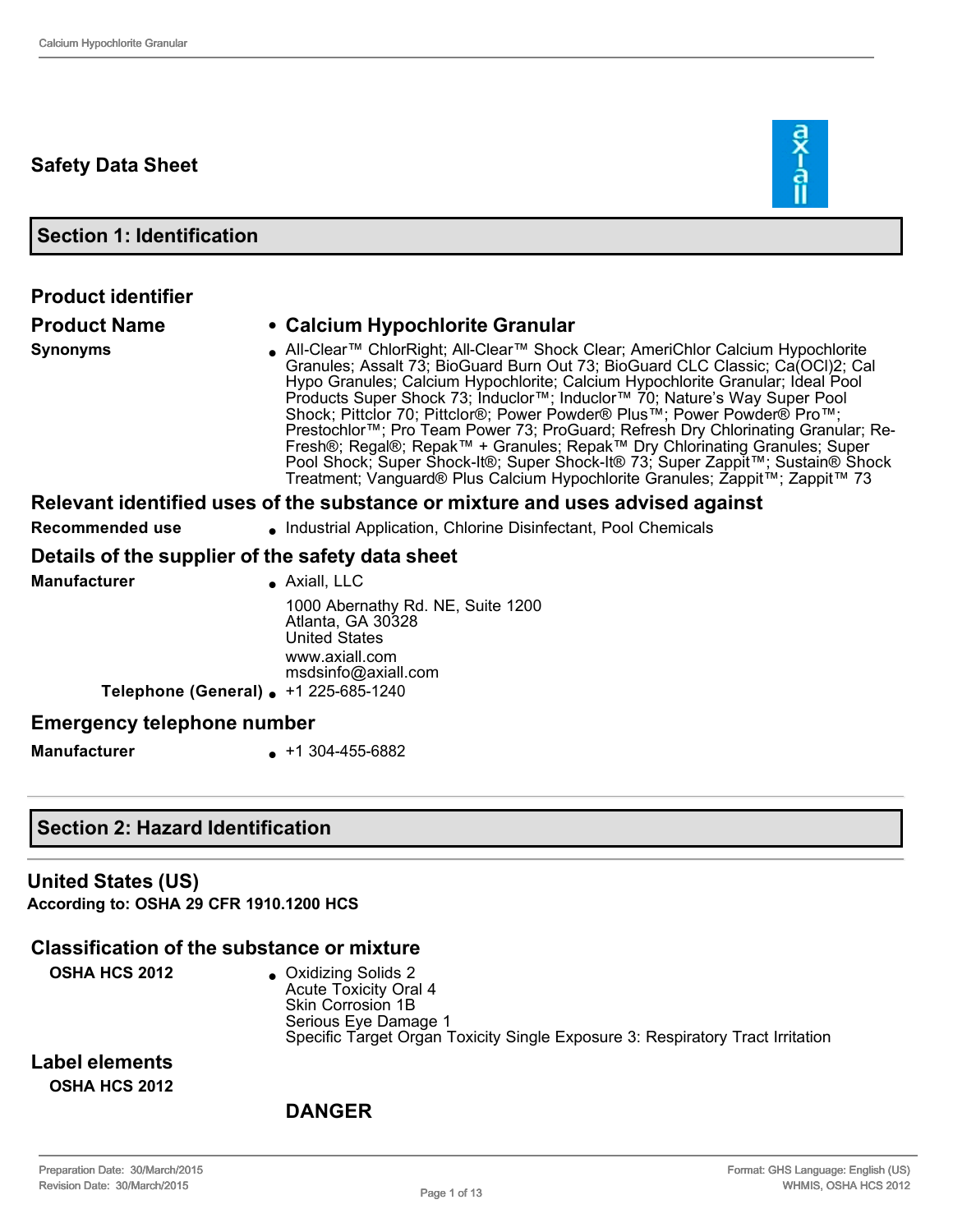

| <b>Hazard statements.</b> May intensify fire; oxidizer |
|--------------------------------------------------------|
| Harmful if swallowed                                   |
| Causes severe skin burns and eye damage.               |
| Causes serious eye damage                              |
| May cause respiratory irritation                       |

#### **Precautionary statements**

|                                       | <b>Prevention .</b> Keep away from heat.<br>Keep/Store away from clothing and other combustible materials.<br>Take any precaution to avoid mixing with combustibles<br>Do not breathe dust.<br>Wash thoroughly after handling.<br>Do not eat, drink or smoke when using this product.<br>Use only outdoors or in a well-ventilated area.<br>Wear protective gloves/protective clothing/eye protection/face protection.                                                                                                                                                                                                                                                                                              |
|---------------------------------------|---------------------------------------------------------------------------------------------------------------------------------------------------------------------------------------------------------------------------------------------------------------------------------------------------------------------------------------------------------------------------------------------------------------------------------------------------------------------------------------------------------------------------------------------------------------------------------------------------------------------------------------------------------------------------------------------------------------------|
|                                       | Response . In case of fire: Use appropriate media for extinction.<br>IF INHALED: Remove victim to fresh air and keep at rest in a position comfortable for<br>breathing.<br>Call a POISON CENTER or doctor/physician if you feel unwell.<br>IF ON SKIN (or hair): Take off immediately all contaminated clothing. Rinse skin with<br>water/shower.<br>Wash contaminated clothing before reuse.<br>Specific treatment, see supplemental first aid information.<br>IF IN EYES: Rinse cautiously with water for several minutes. Remove contact lenses,<br>if present and easy to do. Continue rinsing.<br>Immediately call a POISON CENTER or doctor/physician.<br>IF SWALLOWED: Rinse mouth. Do NOT induce vomiting. |
|                                       | <b>Storage/Disposal .</b> Store in a well-ventilated place. Keep container tightly closed.<br>Store locked up.<br>Dispose of content and/or container in accordance with local, regional, national, and/or<br>international regulations.                                                                                                                                                                                                                                                                                                                                                                                                                                                                            |
| Other hazards<br><b>OSHA HCS 2012</b> | • Under United States Regulations (29 CFR 1910.1200 - Hazard Communication<br>Standard), this product is considered hazardous.                                                                                                                                                                                                                                                                                                                                                                                                                                                                                                                                                                                      |

## **Canada**

**According to: WHMIS** 

#### **Classification of the substance or mixture**

**WHMIS** • Oxidizing - C Other Toxic Effects - D2B Corrosive - E

**Label elements WHMIS**



 $\bullet$  Oxidizing - C Other Toxic Effects - D2B Corrosive - E

# **Other hazards**

**WHMIS In Canada, the product mentioned above is considered hazardous under the** Workplace Hazardous Materials Information System (WHMIS).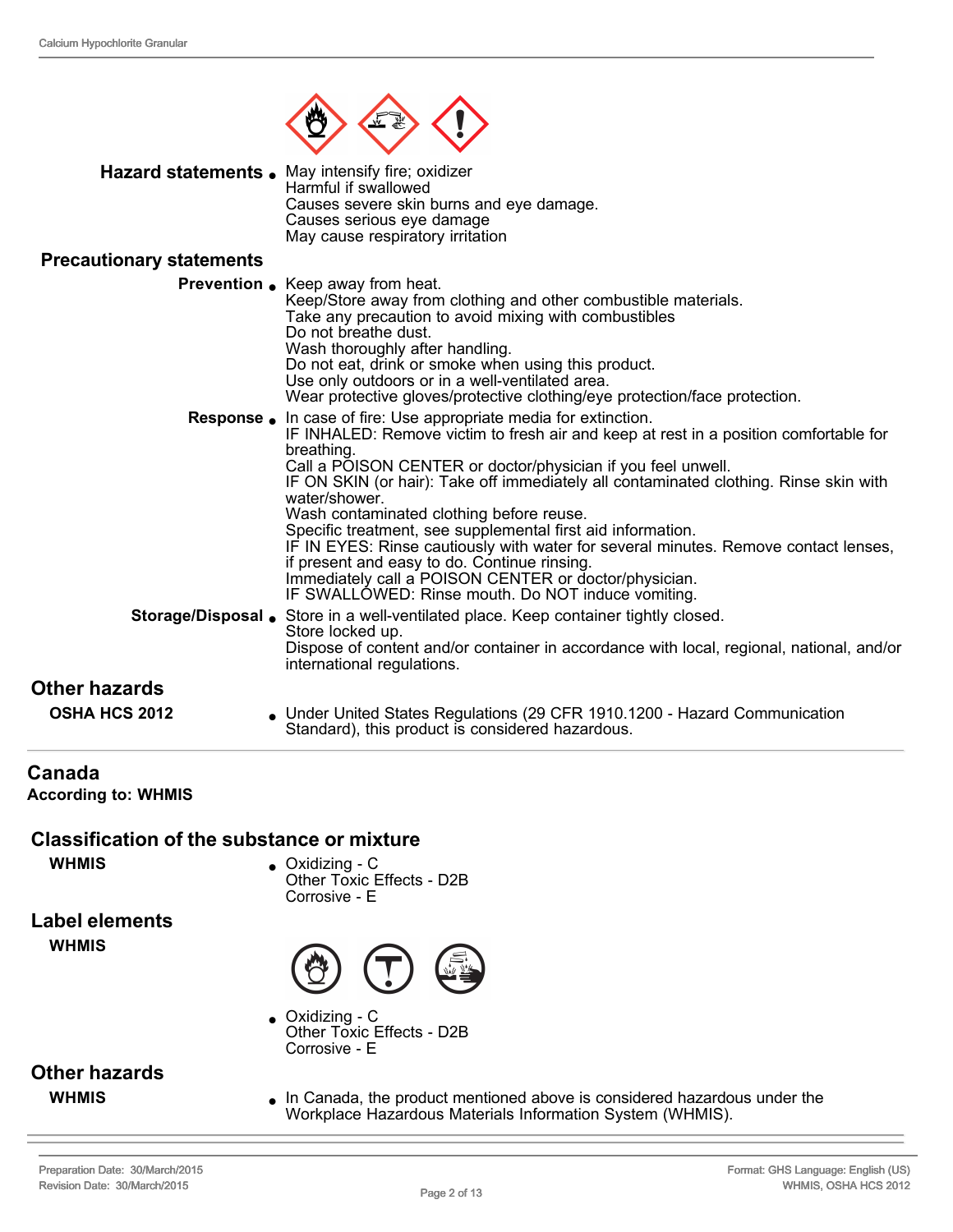## **Section 3 Composition/Information on Ingredients**

#### **Substances**

 $\bullet$  Material does not meet the criteria of a substance.

### **Mixtures**

| <b>Composition</b>   |                         |               |                                         |                                                              |
|----------------------|-------------------------|---------------|-----------------------------------------|--------------------------------------------------------------|
| ∥Chemical Name       | <b>Identifiers</b>      | $\frac{0}{0}$ | <b>LD50/LC50</b>                        | <b>Classifications According to Regulation/Directive</b>     |
| Calcium              | CAS: 7778-54-           | 65% TO        | <b>NDA</b>                              | <b>OSHA HCS 2012:</b> Ox. Sol. 2; Skin Corr. 1B; Eye Dam. 1; |
| hypochlorite         |                         | 76%           |                                         | Acute Tox. 4 (oral); STOT SE 3: Resp. Irrit.                 |
| Sodium chloride      | CAS: 7647-14-           | 10% TO<br>30% | Ingestion/Oral-Rat LD50 .<br>3000 mg/kg | <b>OSHA HCS 2012:</b> Eye Irrit. 2                           |
|                      | .5                      |               |                                         |                                                              |
| Calcium              | CAS: 1305-62-           | 1% TO         | Ingestion/Oral-Rat LD50 •               | <b>OSHA HCS 2012:</b> Skin Corr. 1; Eye Dam. 1               |
| hydroxide            |                         | 3%            | 7340 mg/kg                              |                                                              |
| Calcium chlorate     | CAS: 10137-<br>74-3     | 0% TO<br>3%   | <b>NDA</b>                              | <b>OSHA HCS 2012: Not Classified</b>                         |
| Calcium<br>carbonate | CAS: 471-34-1           | 1% TO<br>3%   | Ingestion/Oral-Rat LD50 •<br>6450 mg/kg | <b>OSHA HCS 2012:</b> Eye Irrit. 2                           |
|                      |                         |               |                                         |                                                              |
| Calcium chloride     | CAS: 10043-<br>$52 - 4$ | 0.1%          | Ingestion/Oral-Rat LD50 •<br>l g/kg     | <b>OSHA HCS 2012:</b> Eye Irrit. 2; Acute Tox. 4 (oral)      |

## **Section 4: First-Aid Measures**

## **Description of first aid measures**

| Inhalation                | • Move victim to fresh air. If person is not breathing, call 911 or an ambulance, then give<br>artificial respiration. Do not use mouth-to-mouth method if victim inhaled the<br>substance; give artificial respiration with the aid of a pocket mask equipped with a<br>one-way valve or other proper respiratory medical device. Call a poison center control<br>center or doctor for further treatment advice. |
|---------------------------|-------------------------------------------------------------------------------------------------------------------------------------------------------------------------------------------------------------------------------------------------------------------------------------------------------------------------------------------------------------------------------------------------------------------|
| <b>Skin</b>               | • For minor skin contact, avoid spreading material on unaffected skin. In case of contact<br>with substance, immediately flush skin with running water for at least 20 minutes.<br>Remove and isolate contaminated clothing. Call a poison center or doctor for<br>treatment advice.                                                                                                                              |
| Eye                       | In case of contact with substance, immediately flush eyes with running water for at<br>least 20 minutes. Remove contact lenses, if present after the first 5 minutes. Continue<br>Rinsing. Call a poison control center or doctor for further treatment advice.                                                                                                                                                   |
| Ingestion                 | . If swallowed, seek medical attention immediately from poison control center or doctor.<br>Have a person sip a glass of water, if able to swallow. Do not give anything by mouth<br>to an unconscious person. Do not induce vomiting unless told to do so by the poison<br>control center or doctor.                                                                                                             |
|                           | Most important symptoms and effects, both acute and delayed                                                                                                                                                                                                                                                                                                                                                       |
|                           | • If ingestion, irritation, any type of overexposure or symptoms of overexposure occur<br>during, or persists after use of this product, contact a POISON CONTROL CENTER,<br>EMERGENCY ROOM OR PHYSICIAN immediately; have Safety Data Sheet<br>information available. Never give anything by mouth to an unconscious or convulsing<br>person. Refer to Section 11 - Toxicological Information.                   |
|                           | Indication of any immediate medical attention and special treatment needed                                                                                                                                                                                                                                                                                                                                        |
| <b>Notes to Physician</b> | • Probable mucosal damage may contraindicate the use of gastric lavage. All                                                                                                                                                                                                                                                                                                                                       |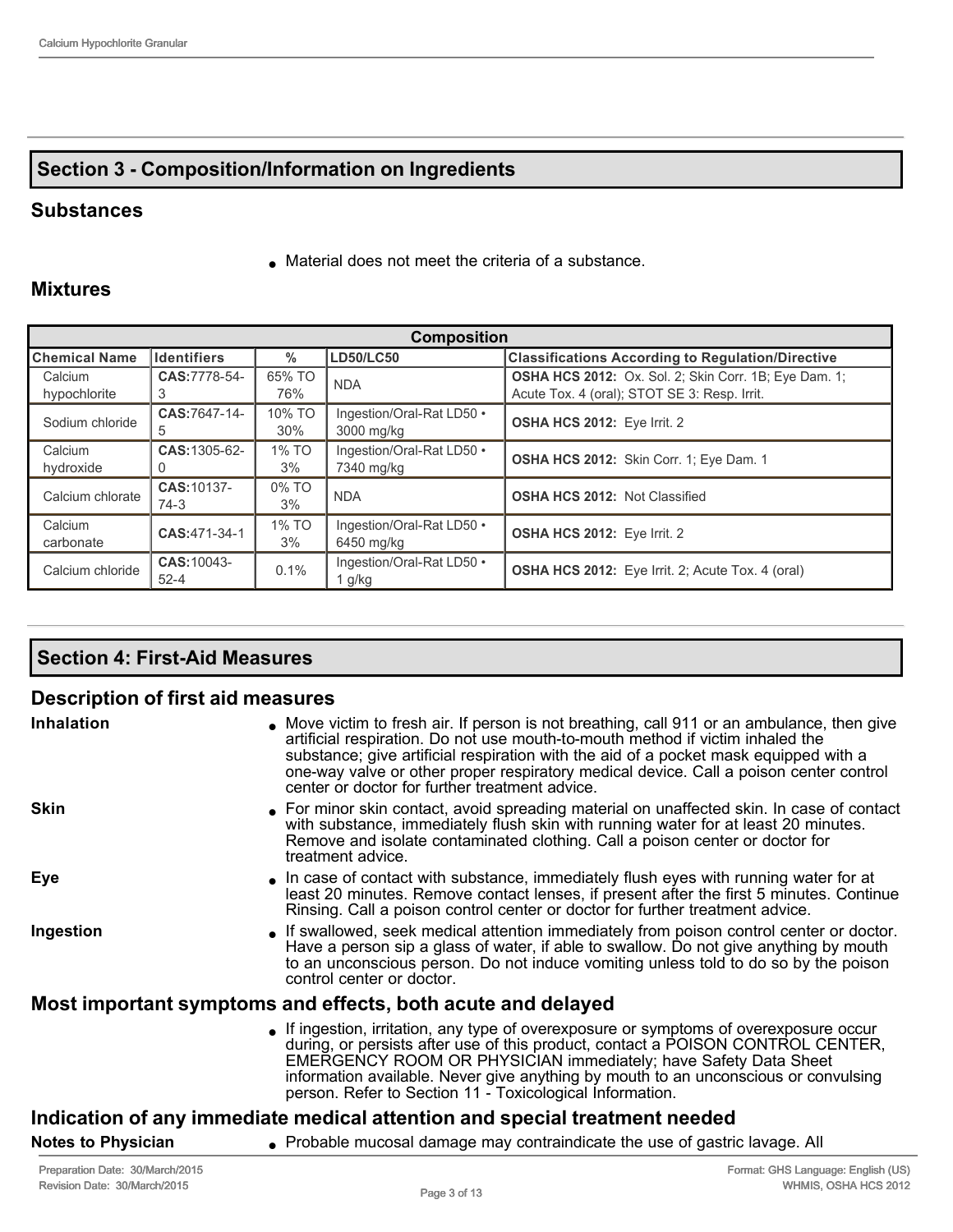treatments should be based on observed signs and symptoms of distress in the patient. Consideration should be given to the possibility that overexposure to materials other than this product may have occurred.

#### **Section 5: Fire-Fighting Measures Extinguishing media Suitable Extinguishing Media .** Drench with large quantities of water only. **Unsuitable Extinguishing Media** • Do not use dry chemicals or foams. Product supplies own oxygen, therefore attempts to smother fire with a wet blanket, carbon dioxide, dry chemical extinguisher or other means are not effective. Product has the potential to cause a violent reaction if dry chemical fire extinguishers are used. **Special hazards arising from the substance or mixture Unusual Fire and Explosion Hazards** Containers may explode when heated. May explode from heat or contamination. May ignite combustibles (wood, paper, oil, clothing, etc.) Runoff may create fire or explosion hazard. Some will react explosively with hydrocarbons (fuels) These substances will accelerate burning when involved in a fire. Emits toxic fumes under fire conditions. Chlorine gas may be generated. **Hazardous Combustion Products Decomposition products may include the following materials: carbon oxides;** halogenated compounds; metal oxide/oxides. **Advice for firefighters** <sup>l</sup> Structural firefighters' protective clothing provides limited protection in fire situations ONLY; it is not effective in spill situations where direct contact with the substance is possible. Wear chemical protective clothing that is specifically recommended by the manufacturer. It may provide little or no thermal protection. Wear positive pressure self-contained breathing apparatus (SCBA). SMALL FIRES: Move containers from fire area if you can do it without risk. Promptly isolate the scene by removing all persons from the vicinity of the incident if there is a fire. No action shall be taken involving any personal risk or without suitable training. This material is very toxic to aquatic organisms. Fire water contaminated with this material must be contained and prevented from being discharged to any waterway, sewer or drain.

#### **Section 6 Accidental Release Measures**

#### **Personal precautions, protective equipment and emergency procedures**

| <b>Personal Precautions</b> | • Use extreme caution in handling spilled material. Ventilate the area before entry. Use<br>spark-proof tools and explosion-proof equipment. Do not walk through spilled material.<br>Do not mix this product with any other chemicals, including any other pool chemicals<br>of any kind, such as other disinfection or "shock" pool products. Contamination with<br>moisture, acids, organic matter, other chemicals (including, but not limited to cleaning<br>chemicals and other pool chemicals), petroleum or paint products or other easily<br>combustible materials may start a chemical reaction with generation of heat, liberation<br>of hazardous gases and possible violent reaction leading to fire or explosion. Wear<br>appropriate personal protective equipment, avoid direct contact. Do not touch<br>damaged containers or spilled material unless wearing appropriate protective clothing. |
|-----------------------------|-----------------------------------------------------------------------------------------------------------------------------------------------------------------------------------------------------------------------------------------------------------------------------------------------------------------------------------------------------------------------------------------------------------------------------------------------------------------------------------------------------------------------------------------------------------------------------------------------------------------------------------------------------------------------------------------------------------------------------------------------------------------------------------------------------------------------------------------------------------------------------------------------------------------|
| <b>Emergency Procedures</b> | • ELIMINATE all ignition sources (no smoking, flares, sparks or flames in immediate<br>area). As an immediate precautionary measure, isolate spill or leak area for at least<br>50 meters (150 feet) in all directions. Keep unauthorized personnel away. Stay<br>upwind. Keep out of low areas. Do not get water inside container.                                                                                                                                                                                                                                                                                                                                                                                                                                                                                                                                                                             |

#### **Environmental precautions**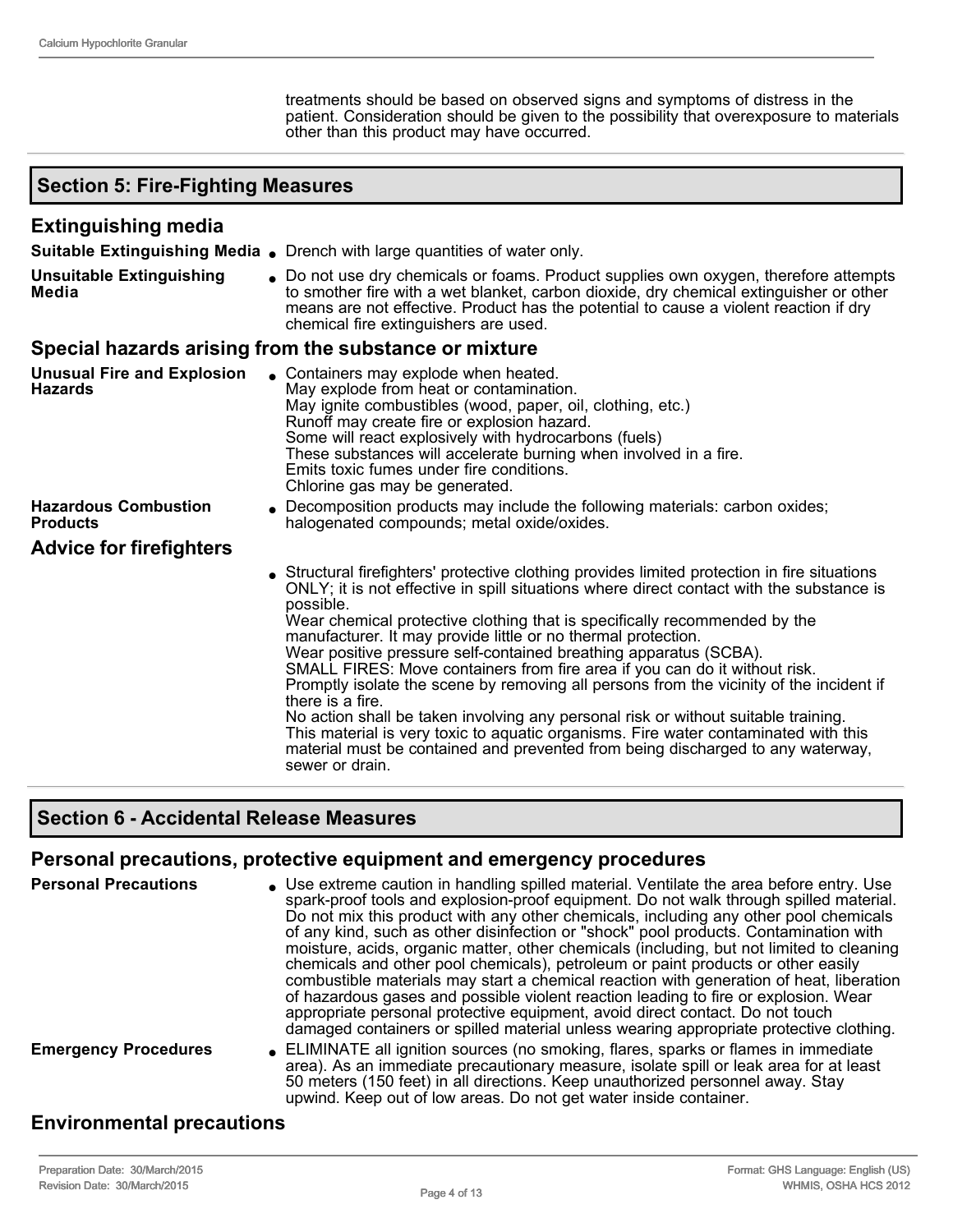• Prevent entry into waterways, sewers, basements or confined areas.

#### **Methods and material for containment and cleaning up**

**Containment/Clean-up Measures**

• Avoid generating dust. If fire or decomposition occurs in area of spill, immediately douse with plenty of water. Otherwise, sweep up all visible material using a clean (new, if possible), dry shovel and broom and immediately dissolve material in a water-filled container. Spilled material that has been swept up and dissolved in water should be used immediately in the normal application for which this product is being consumed.

#### **Reference to other sections**

<sup>l</sup> Note: see Section 1 for emergency contact information and Section 13 for waste disposal.

#### **Section 7 Handling and Storage**

#### **Precautions for safe handling**

**Handling luse extreme caution in handling spilled material. Use only with adequate ventilation.** Keep away from combustible material. Strong oxidizer. Contact with other material may cause fire. Use spark-proof tools and explosion-proof equipment. Do not mix this product with any other chemicals, including any other pool chemicals of any kind, such as other disinfection or "shock" pool products. Contamination with moisture, acids, organic matter, other chemicals (including, but not limited to cleaning chemicals and other pool chemicals), petroleum or paint products or other easily combustible materials may start a chemical reaction with generation of heat, liberation of hazardous gases and possible violent reaction leading to fire or explosion. Always add product to large quantities of water to fully dissolve product. Do not pour water into product, always add product to water. Use only a clean (new, if possible), dry scoop made of metal or plastic each time product is taken from the container. Do not add this product to any dispensing device containing remnants of any other product or pool chemical. Wear appropriate personal protective equipment, avoid direct contact. Do not breathe dust. Do not get in eyes, on skin, or on clothing. Do not ingest. Wash thoroughly with soap and water after handling and before eating, drinking, or using tobacco. Empty containers retain product residue and can be hazardous. Do not reuse container. Residual material remaining in empty container can react to cause fire. Thoroughly flush empty container with water then destroy by placing in trash collection.

#### **Conditions for safe storage, including any incompatibilities**

- 
- **Storage Storage Storage Storage Areas. Keep only in the original container. Keep container closed.** Separate from acids, alkalis, reducing agents and combustibles. See NFPA 400. Hazardous Materials Code for further information. Store in a cool, dry, well-ventilated place. If product becomes contaminated or decomposes do not reseal container. If possible isolate container in open air or well-ventilated area.

## **Section 8 Exposure Controls/Personal Protection**

#### **Control parameters**

| <b>Exposure Limits/Guidelines</b>      |             |                 |                                   |                       |                                |                                                                |
|----------------------------------------|-------------|-----------------|-----------------------------------|-----------------------|--------------------------------|----------------------------------------------------------------|
|                                        | l Result I  | <b>ACGIH</b>    | <b>Canada British</b><br>Columbia | <b>Canada Ontario</b> | <b>Canada Quebec</b>           | <b>NIOSH</b>                                                   |
| Calcium chloride<br>$(10043 - 52 - 4)$ | <b>TWAs</b> | Not established | Not established                   | ∥5 mg/m3 TWA          | Not established                | Not established                                                |
| Calcium hydroxide<br>$(1305 - 62 - 0)$ | <b>TWAs</b> | 5 mg/m3 TWA     | $5 \text{ mg/m}$ 3 TWA            | 5 mg/m3 TWA           | 5 mg/m3 TWAEV                  | 5 mg/m3 TWA                                                    |
| Calcium carbonate<br>$(471-34-1)$      | <b>TWAs</b> | Not established | Not established                   | I Not established     | 10 mg/m3 TWAEV<br>(total dust) | 10 mg/m3 TWA (total<br>dust); 5 mg/m3 TWA<br>(respirable dust) |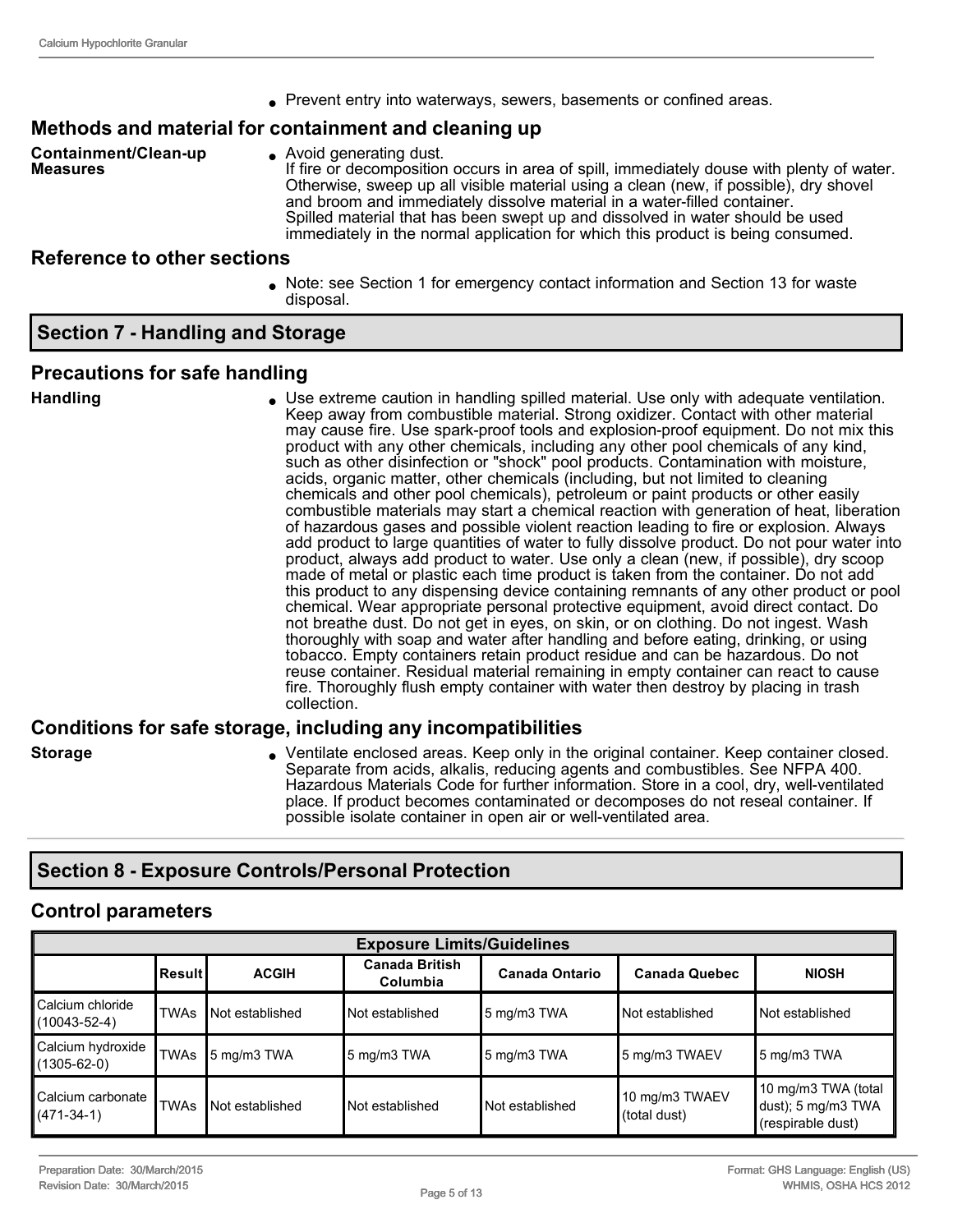| <b>Exposure Limits/Guidelines (Con't.)</b> |             |                                                                    |  |
|--------------------------------------------|-------------|--------------------------------------------------------------------|--|
|                                            | l Result    | <b>OSHA</b>                                                        |  |
| Calcium hydroxide<br>$(1305 - 62 - 0)$     | <b>TWAs</b> | 15 mg/m3 TWA (total<br>dust); 5 mg/m3 TWA<br>(respirable fraction) |  |

#### **Exposure controls**

| <b>Engineering</b><br><b>Measures/Controls</b>                 | • Good general ventilation should be used. Ventilation rates should be matched to<br>conditions. If applicable, use process enclosures, local exhaust ventilation, or other<br>engineering controls to maintain airborne levels below recommended exposure limits.                                                                                                                                                                                                                                                                                                                                                                                                                                                                                                                                                                                                              |
|----------------------------------------------------------------|---------------------------------------------------------------------------------------------------------------------------------------------------------------------------------------------------------------------------------------------------------------------------------------------------------------------------------------------------------------------------------------------------------------------------------------------------------------------------------------------------------------------------------------------------------------------------------------------------------------------------------------------------------------------------------------------------------------------------------------------------------------------------------------------------------------------------------------------------------------------------------|
| <b>Personal Protective Equipment</b>                           |                                                                                                                                                                                                                                                                                                                                                                                                                                                                                                                                                                                                                                                                                                                                                                                                                                                                                 |
| <b>Respiratory</b>                                             | • If workers are exposed to concentrations above the exposure limit, they must use<br>appropriate, certified respirators. Use a properly fitted, air-purifying or air-fed respirator<br>complying with an approved standard if a risk assessment indicates this is necessary.<br>Respirator selection must be based on known or anticipated exposure levels, the<br>hazards of the product and the safe working limits of the selected respirator.                                                                                                                                                                                                                                                                                                                                                                                                                              |
| Eye/Face                                                       | . Wear chemical splash goggles and face shield.                                                                                                                                                                                                                                                                                                                                                                                                                                                                                                                                                                                                                                                                                                                                                                                                                                 |
| <b>Skin/Body</b>                                               | • Personal protective equipment for the body should be selected based on the task<br>being performed and the risks involved and should be approved by a specialist before<br>handling this product. HANDS: Chemical-resistant, impervious gloves complying with<br>an approved standard should be worn at all times when handling chemical products if<br>a risk assessment indicates this is necessary. Considering the parameters specified<br>by the glove manufacturer, check during use that the gloves are still retaining their<br>protective properties. It should be noted that the time to breakthrough for any glove<br>material may be different for different glove manufacturers. In the case of mixtures,<br>consisting of several substances, the protection time of the gloves cannot be<br>accurately estimated. GLOVES: Nitrile, neoprene, and butyl rubber. |
| <b>Environmental Exposure</b><br>Controls                      | • Controls should be engineered to prevent release to the environment, including<br>procedures to prevent spills, atmospheric release and release to waterways. Follow<br>best practice for site management and disposal of waste.                                                                                                                                                                                                                                                                                                                                                                                                                                                                                                                                                                                                                                              |
| Key to abbreviations                                           |                                                                                                                                                                                                                                                                                                                                                                                                                                                                                                                                                                                                                                                                                                                                                                                                                                                                                 |
| ACGIH = American Conference of Governmental Industrial Hygiene | Time-Weighted Averages are based on 8h/day, 40h/week<br><b>TWA</b><br>exposures                                                                                                                                                                                                                                                                                                                                                                                                                                                                                                                                                                                                                                                                                                                                                                                                 |

NIOSH = National Institute of Occupational Safety and Health TWAEV = Time-Weighted Average Exposure Value OSHA = Occupational Safety and Health Administration

## **Section 9 Physical and Chemical Properties**

## **Information on Physical and Chemical Properties**

| <b>Material Description</b>       |                                          |                        |                                                                        |  |
|-----------------------------------|------------------------------------------|------------------------|------------------------------------------------------------------------|--|
| <b>Physical Form</b>              | Solid                                    | Appearance/Description | Various colored solid (granular<br>solid) with a slight chlorine odor. |  |
| Color                             | Various colors.                          | Odor                   | Chlorine                                                               |  |
| Odor Threshold                    | No data available                        |                        |                                                                        |  |
| <b>General Properties</b>         |                                          |                        |                                                                        |  |
| <b>Boiling Point</b>              | 170 to 180 C(338 to 356 F)<br>Decomposes | Melting Point          | No data available                                                      |  |
| Decomposition Temperature         | 170 to 180 C(338 to 356 F)               | pH                     | <b>Alkaline</b>                                                        |  |
| Specific Gravity/Relative Density | INo data available                       | <b>Bulk Density</b>    | 1 to 1.07 $q/cm3$                                                      |  |
| <b>Water Solubility</b>           | Soluble 100 %                            | Viscosity              | No data available                                                      |  |
| Volatility                        |                                          |                        |                                                                        |  |
| <b>Vapor Pressure</b>             | No data available                        | <b>Vapor Density</b>   | No data available                                                      |  |
|                                   |                                          |                        |                                                                        |  |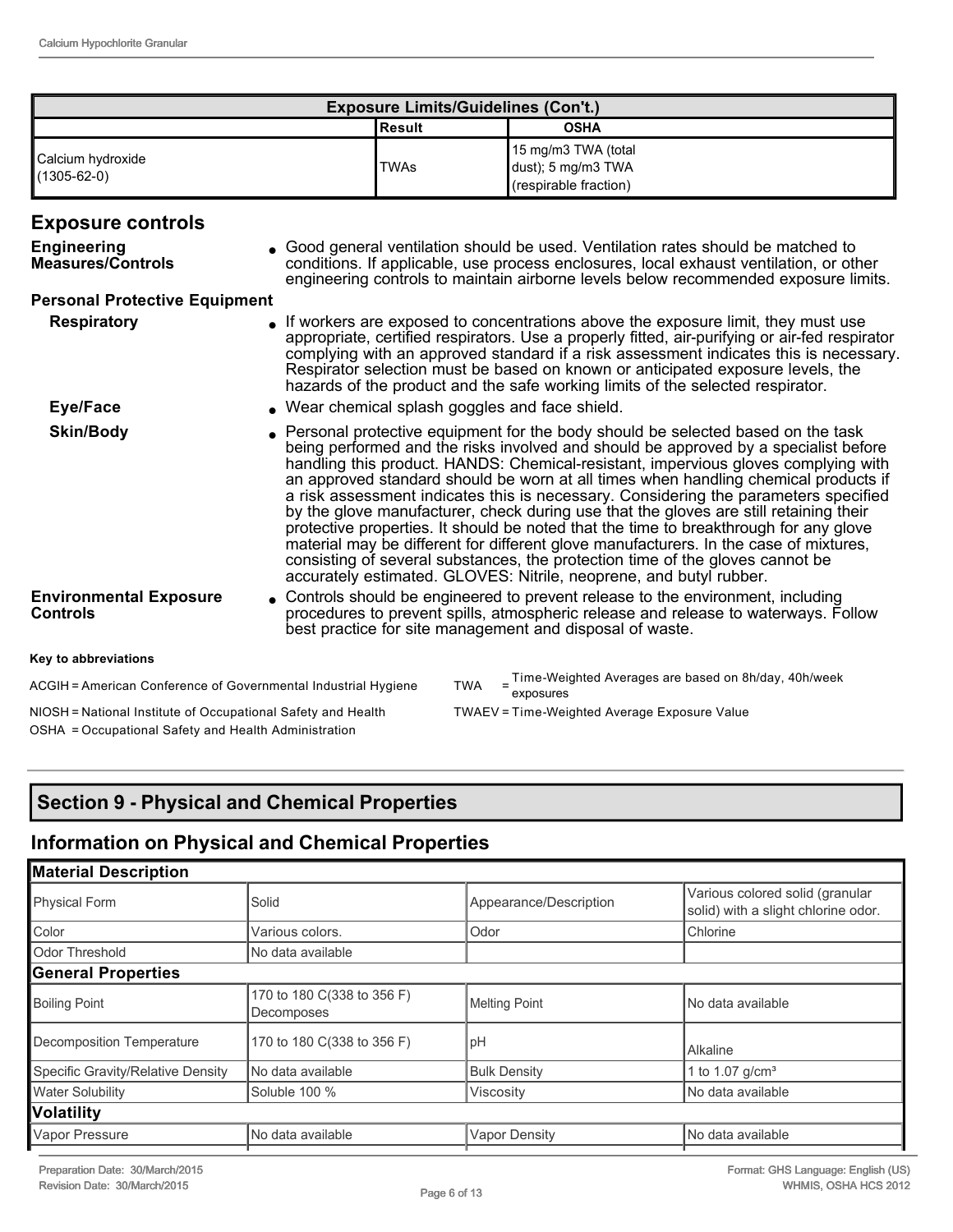| <b>Evaporation Rate</b>                               | No data available  | Volatiles (Wt.) | 10 %               |  |
|-------------------------------------------------------|--------------------|-----------------|--------------------|--|
| Volatiles (Vol.)                                      | l 0 %              |                 |                    |  |
| Flammability                                          |                    |                 |                    |  |
| <b>Flash Point</b>                                    | Not relevant       | <b>UEL</b>      | Not relevant       |  |
| LEL                                                   | Not relevant       | Autoignition    | INo data available |  |
| Flammability (solid, gas)                             | INo data available |                 |                    |  |
| Environmental                                         |                    |                 |                    |  |
| Octanol/Water Partition coefficient No data available |                    |                 |                    |  |

## **Section 10: Stability and Reactivity**

#### **Reactivity**

. No dangerous reaction known under conditions of normal use.

#### **Chemical stability**

• The product may not be stable under certain conditions of storage or use. Product decomposes at approximately 170-180°C (338-356°F) releasing oxygen gas and some chlorine gas.

#### **Possibility of hazardous reactions**

<sup>l</sup> Hazardous reactions or instability may occur under certain conditions of storage or use. Conditions may include the following: contact with combustible materials, contact with acids/ammonia. Reactions may include the following: risk of causing or intensifying fire, liberation of toxic gas.

#### **Conditions to avoid**

<sup>l</sup> Heating may cause a fire or explosion. Excessive heat will cause decomposition resulting in the release of oxygen and chlorine gas.

#### **Incompatible materials**

• Highly reactive or incompatible with the following materials: moisture, combustible materials, organic materials, metals, acids, alkalis, oxidizing materials, reducing materials, Ammonia., Petroleum products., Paint products., Wood and paper., Pool chemicals. Acid or ammonia contamination will release toxic gases.

#### **Hazardous decomposition products**

**Product slowly releases chlorine gas.** 

## **Section 11 Toxicological Information**

#### **Information on toxicological effects**

| <b>Components</b>                       |                       |                                                                                                                                                                                                                                                                                                                                                                                                                                                                                                                                                                 |
|-----------------------------------------|-----------------------|-----------------------------------------------------------------------------------------------------------------------------------------------------------------------------------------------------------------------------------------------------------------------------------------------------------------------------------------------------------------------------------------------------------------------------------------------------------------------------------------------------------------------------------------------------------------|
| Calcium chloride<br>$(0.1\%)$           | $10043 -$<br>$52 - 4$ | <b>Acute Toxicity:</b> Ingestion/Oral-Rat LD50 • 1 g/kg                                                                                                                                                                                                                                                                                                                                                                                                                                                                                                         |
| TO 3%)                                  |                       | Calcium hydroxide (1% 1305-62- Acute Toxicity: Ingestion/Oral-Rat LD50 • 7340 mg/kg;<br><b>Irritation:</b> Eye-Rabbit • 10 mg • Severe irritation                                                                                                                                                                                                                                                                                                                                                                                                               |
| Calcium carbonate (1% 471-34-<br>TO 3%) |                       | <b>Irritation:</b> Eye-Rabbit $\cdot$ 750 µg 24 Hour(s) $\cdot$ Severe irritation                                                                                                                                                                                                                                                                                                                                                                                                                                                                               |
| Sodium chloride (10%<br>TO 30%)         | 5                     | <b>Acute Toxicity:</b> Ingestion/Oral-Rat LD50 • 3000 mg/kg;<br>Irritation: Eye-Rabbit • 100 mg 24 Hour(s) • Moderate irritation; Skin-Rabbit • 500 mg 24 Hour(s) • Mild<br>lirritation:<br>7647-14- Multi-dose Toxicity: Ingestion/Oral-Rat TDLo · 201.6 g/kg 6 Week(s)-Intermittent; Vascular:BP elevation<br>Inot characterized in autonomic section:<br>Mutagen: Unscheduled DNA synthesis • Ingestion/Oral-Rat • 16800 mg/kg 4 Week(s)-Continuous;<br>Reproductive: Ingestion/Oral-Rat TDLo • 56400 mg/kg (5D pre-21D post); Reproductive Effects:Maternal |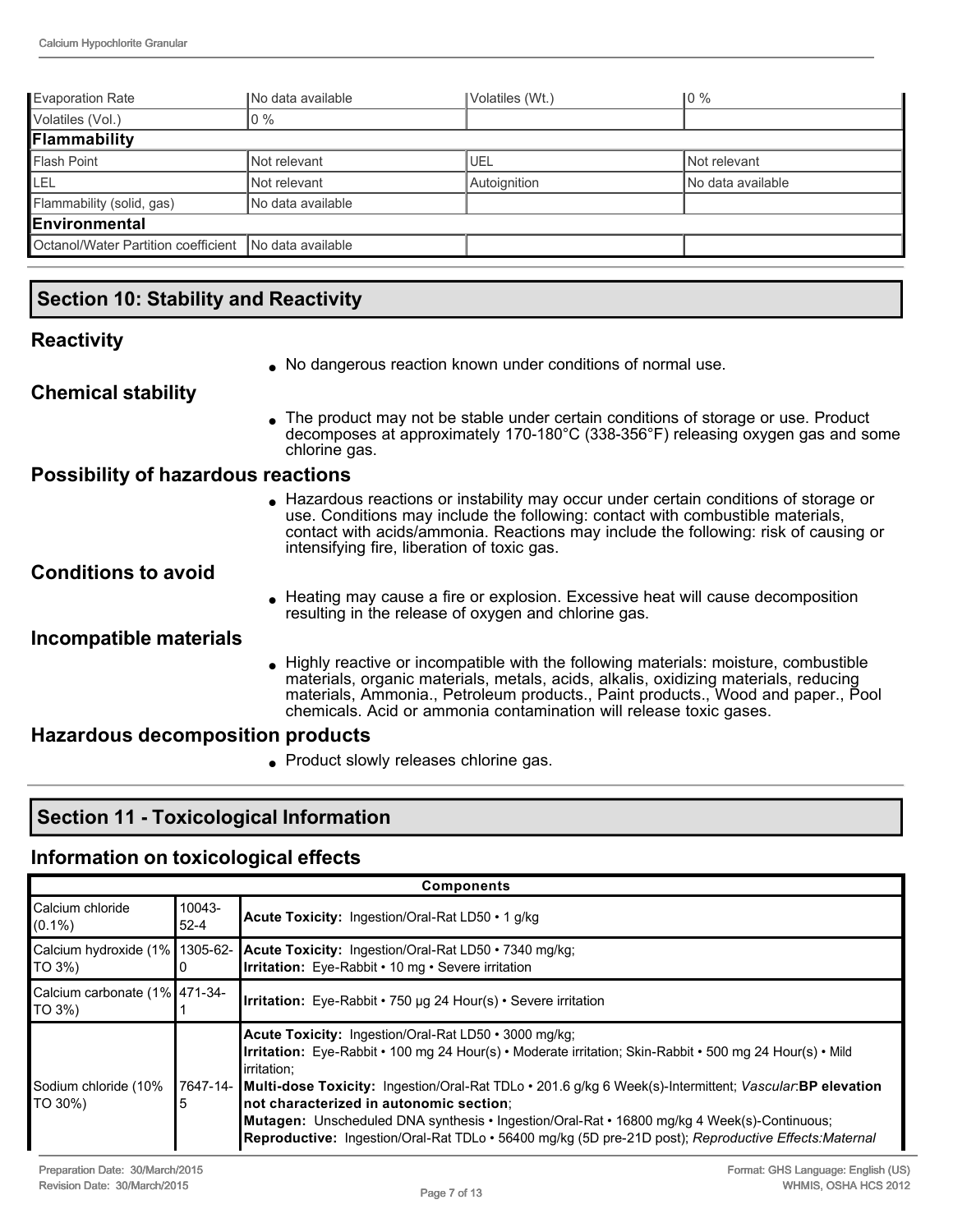|                                      |              | <b>IEffects:Postpartum: Reproductive Effects:Effects on Newborn:Biochemical and metabolic</b> |
|--------------------------------------|--------------|-----------------------------------------------------------------------------------------------|
| Calcium hypochlorite<br>(65% TO 76%) | l 7778-54- l | Acute Toxicity: Ingestion/Oral-Rat LD50 · 850 mg/kg                                           |

| <b>GHS Properties</b>            | <b>Classification</b>                                                                                           |
|----------------------------------|-----------------------------------------------------------------------------------------------------------------|
| <b>Acute toxicity</b>            | <b>OSHA HCS 2012 • Acute Toxicity - Oral 4</b>                                                                  |
| <b>Aspiration Hazard</b>         | <b>OSHA HCS 2012 • No data available</b>                                                                        |
| Carcinogenicity                  | <b>OSHA HCS 2012 .</b> No data available                                                                        |
| <b>Germ Cell Mutagenicity</b>    | OSHA HCS 2012 . No data available                                                                               |
| <b>Skin corrosion/Irritation</b> | OSHA HCS 2012 . Skin Corrosion 1B                                                                               |
| <b>Skin sensitization</b>        | OSHA HCS 2012 . No data available                                                                               |
| <b>STOT-RE</b>                   | OSHA HCS 2012 . No data available                                                                               |
| <b>STOT-SE</b>                   | <b>OSHA HCS 2012 •</b> Specific Target Organ Toxicity Single Exposure 3: Respiratory<br><b>Tract Irritation</b> |
| <b>Toxicity for Reproduction</b> | OSHA HCS 2012 . No data available                                                                               |
| <b>Respiratory sensitization</b> | OSHA HCS 2012 . No data available                                                                               |
| Serious eye damage/Irritation    | <b>OSHA HCS 2012 •</b> Serious Eye Damage 1                                                                     |

## **Potential Health Effects**

#### **Inhalation**

- 
- **Acute (Immediate) a** May cause corrosive burns irreversible damage. May cause respiratory irritation.
- **Chronic (Delayed)** expeated or prolonged exposure to corrosive fumes may cause bronchial irritation with chronic cough.

## **Skin**

**Acute (Immediate)** Causes severe skin burns.

**Chronic (Delayed) e** Repeated or prolonged exposure to corrosive materials will cause dermatitis.

#### **Eye**

**Acute (Immediate)** Causes serious eye damage. Direct contact with the eyes can cause irreversible

**Chronic (Delayed) .** Repeated or prolonged exposure to corrosive materials or fumes may cause

#### **Ingestion**

#### **Key to abbreviations**

LD = Lethal Dose

TD = Toxic Dose

- **Acute (Immediate) larmful or fatal if swallowed. May cause irreversible damage to mucous membranes.**
- **Chronic (Delayed) .** Repeated or prolonged exposure to corrosive materials or fumes may cause gastrointestinal distrubances.

## **Section 12 - Ecological Information**

#### **Toxicity**

| <b>Calcium Hypochlorite Granular</b> |                |                 |                |                            |                     |
|--------------------------------------|----------------|-----------------|----------------|----------------------------|---------------------|
| Dosage                               | <b>Species</b> | <b>Duration</b> | <b>Results</b> | <b>Exposure Conditions</b> | $\mathsf{comments}$ |
|                                      |                |                 |                |                            |                     |

damage, including blindness.

conjunctivitis.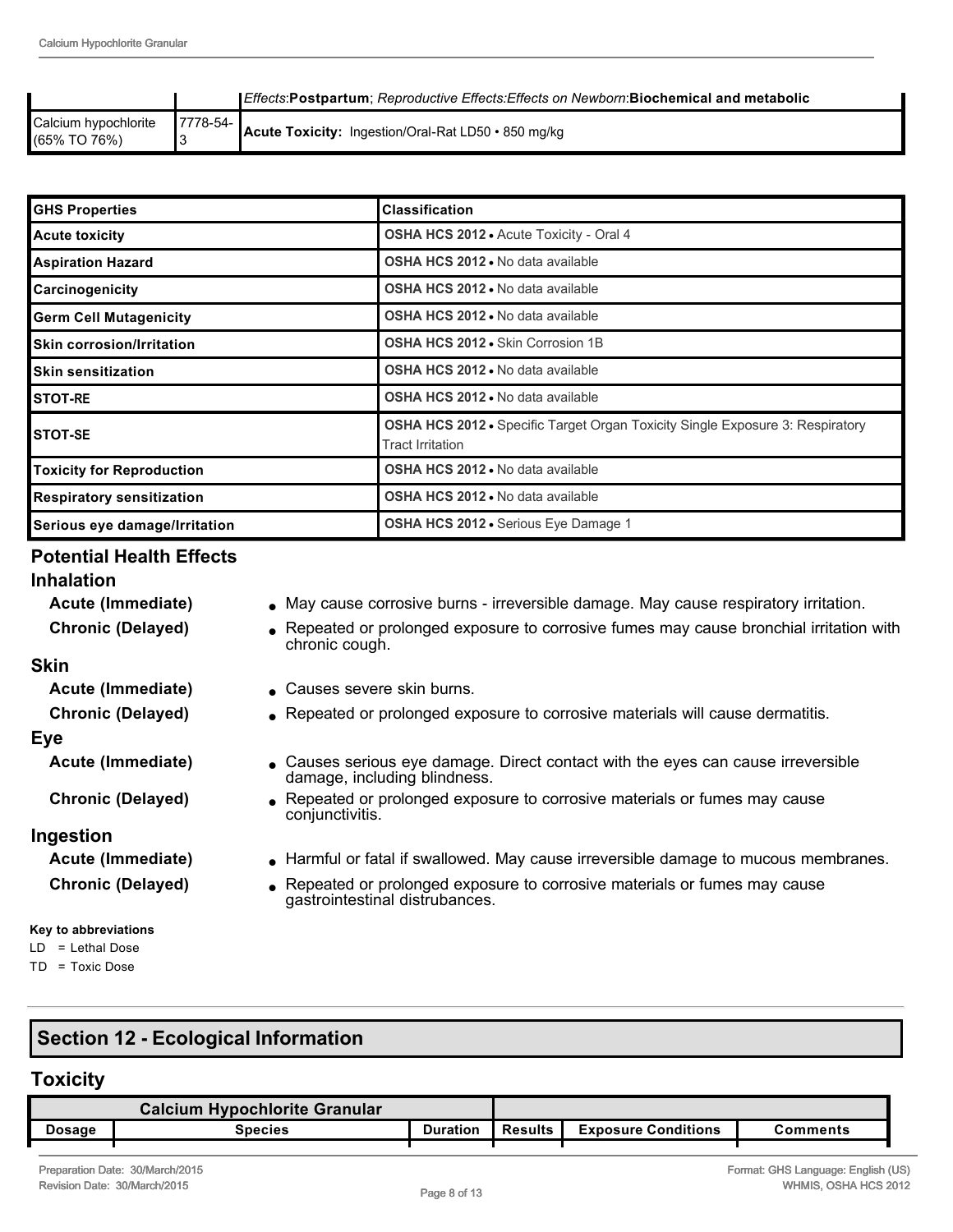| 57-60 µg/L               | Fish: Bluegill - Lepomis macrochirus               | 196 Hour(s) | LC50             | l Fresh water  | Calcium hypochlorite |
|--------------------------|----------------------------------------------------|-------------|------------------|----------------|----------------------|
| 37 µg/L                  | <b>Fish:</b> Atlantic silverside - Menidia menidia | 96 Hour(s)  | LC50             | Marine water   | Calcium hypochlorite |
| 0.073-0.079<br>$\mu$ g/L | Crustacea: Water flea - Daphnia magna              | 48 Hour(s)  | EC <sub>50</sub> | l Marine water | Calcium hypochlorite |
| 1294600<br>$\mu$ g/L     | Fish: Bluegill - Lepomis macrochirus               | 96 Hour(s)  | <b>LC50</b>      | l Fresh water  | Sodium chloride      |
| 402600-<br>469200 µg/L   | Crustacea: Water flea - Daphnia magna              | 148 Hour(s) | <b>EC50</b>      | Fresh water    | Sodium chloride      |
| 356 mg/L                 | Fish: Guppy - Poecilia reticulata                  | 96 Hour(s)  | <b>LC50</b>      | Marine water   | Calcium hydroxide    |
| 56 mg/L                  | Fish: Guppy - Poecilia reticulata                  | 96 Hour(s)  | <b>NOEC</b>      | Marine water   | Calcium hydroxide    |

LC50: 0.088 mg/L (96 hr, Bluegill Sunfish) Very toxic to aquatic life. Do not allow to enter groundwater, surface water or drains.

#### **Persistence and degradability**

 $\bullet$  Material data lacking.

### **Bioaccumulative potential**

 $\bullet$  Material data lacking.

**Mobility in Soil**

 $\bullet$  Material data lacking.

#### **Results of PBT and vPvB assessment**

• No PBT and vPvB assessment has been conducted.

#### **Other adverse effects**

. No studies have been found.

## **Section 13 - Disposal Considerations**

#### **Waste treatment methods**

| <b>Product waste</b> | • The generation of waste should be avoided or minimized wherever possible. This<br>material and its container must be disposed of in a safe way. Spilled material that has<br>been swept up and dissolved in water should be used immediately in the normal<br>application for which this product is being consumed. If this is not possible, material<br>may be neutralized. Please contact Axiall Corporation Emergency Response team for<br>guidance at 304-455-6882. Note: Only properly neutralized material should be flushed<br>to sewer. Unneutralized material can cause environmental damage to receiving water<br>or can interfere with treatment plant operation. Care must be taken when using or<br>disposing of chemical materials and/or their containers to prevent environmental<br>contamination. Empty containers retain product residue and can be hazardous.<br>Residual material remaining in empty container can react to cause fire. Thoroughly<br>flush empty container with water then destroy by placing in trash collection. Disposal<br>of this product, solutions and any by-products should at all times comply with the<br>requirements of environmental protection and waste disposal legislation and any<br>regional local authority requirements. Avoid dispersal of spilled material and runoff and<br>contact with soil, waterways, drains and sewers. |
|----------------------|-----------------------------------------------------------------------------------------------------------------------------------------------------------------------------------------------------------------------------------------------------------------------------------------------------------------------------------------------------------------------------------------------------------------------------------------------------------------------------------------------------------------------------------------------------------------------------------------------------------------------------------------------------------------------------------------------------------------------------------------------------------------------------------------------------------------------------------------------------------------------------------------------------------------------------------------------------------------------------------------------------------------------------------------------------------------------------------------------------------------------------------------------------------------------------------------------------------------------------------------------------------------------------------------------------------------------------------------------------------------------------------------------|
| Packaging waste      | . Dispose of content and/or container in accordance with local, regional, national, and/or<br>international regulations.                                                                                                                                                                                                                                                                                                                                                                                                                                                                                                                                                                                                                                                                                                                                                                                                                                                                                                                                                                                                                                                                                                                                                                                                                                                                      |

## **Section 14 - Transport Information**

| UN<br>number | UN proper shipping name | Transport hazard<br>class(es) | Packing<br>group | Environmental<br>hazards |
|--------------|-------------------------|-------------------------------|------------------|--------------------------|
|              |                         |                               |                  |                          |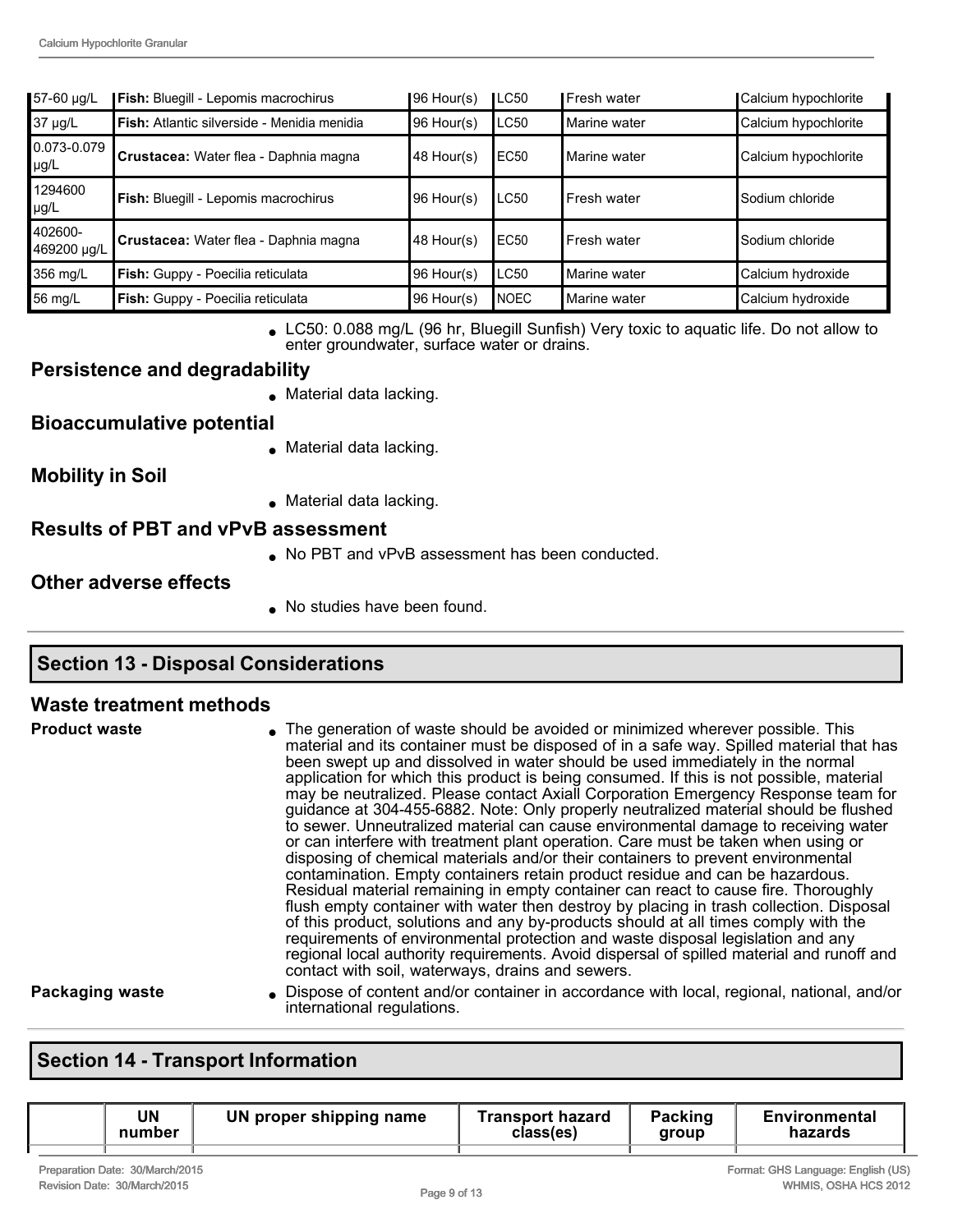| <b>IDOT</b>          | UN2880 | Calcium hypochlorite, hydrated                       | 5.1 | <b>NDA</b>       |
|----------------------|--------|------------------------------------------------------|-----|------------------|
| <b>TDG</b>           | UN2880 | CALCIUM HYPOCHLORITE, HYDRATED                       | 5.1 | NDA.             |
| <b>IMO/IMDG</b>      | UN2880 | CALCIUM HYPOCHLORITE, HYDRATED<br>(marine pollutant) | 5.1 | Marine Pollutant |
| <b>I IATA/ICAO I</b> | UN2880 | Calcium hypochlorite, hydrated                       | 5.1 | <b>NDA</b>       |

#### **Special precautions for user .** None specified.

**Transport in bulk according**   $\bullet$  No data available

**to Annex II of MARPOL 73/78 and the IBC Code**

## **Section 15 Regulatory Information**

## **Safety, health and environmental regulations/legislation specific for the substance or mixture**

**SARA Hazard Classifications** . Acute, Fire

| Inventory               |            |                   |                    |             |  |
|-------------------------|------------|-------------------|--------------------|-------------|--|
| Component               | <b>CAS</b> | <b>Canada DSL</b> | <b>Canada NDSL</b> | <b>TSCA</b> |  |
| Calcium chloride        | 10043-52-4 | Yes               | No                 | Yes         |  |
| Calcium hydroxide       | 1305-62-0  | Yes               | No                 | Yes         |  |
| Calcium carbonate       | 471-34-1   | Yes               | No                 | Yes         |  |
| Calcium chlorate        | 10137-74-3 | <b>No</b>         | No                 | <b>No</b>   |  |
| Calcium<br>hypochlorite | 7778-54-3  | Yes               | No                 | Yes         |  |
| Sodium chloride         | 17647-14-5 | Yes               | No                 | Yes         |  |

#### **Canada Labor**

| Labor                                                 |                       |                                                                                                                                                |
|-------------------------------------------------------|-----------------------|------------------------------------------------------------------------------------------------------------------------------------------------|
| <b>Canada - WHMIS - Classifications of Substances</b> |                       |                                                                                                                                                |
| • Calcium chloride                                    | 10043-52-4            | D <sub>2</sub> B                                                                                                                               |
| • Calcium hypochlorite                                | 7778-54-3             | C, E                                                                                                                                           |
| • Calcium chlorate                                    | 10137-74-3            | <b>Not Listed</b>                                                                                                                              |
| • Calcium hydroxide                                   | 1305-62-0             | E                                                                                                                                              |
| • Sodium chloride<br>• Calcium carbonate              | 7647-14-5<br>471-34-1 | Uncontrolled product<br>according to WHMIS<br>classification criteria<br>Uncontrolled product<br>according to WHMIS<br>classification criteria |
| <b>Canada - WHMIS - Ingredient Disclosure List</b>    |                       |                                                                                                                                                |
| • Calcium chloride                                    | 10043-52-4            | Not Listed                                                                                                                                     |
| • Calcium hypochlorite                                | 7778-54-3             | Not Listed                                                                                                                                     |
| • Calcium chlorate                                    | 10137-74-3            | Not Listed                                                                                                                                     |
| • Calcium hydroxide                                   | 1305-62-0             | 1%                                                                                                                                             |
| • Sodium chloride                                     | 7647-14-5             | Not Listed                                                                                                                                     |
| • Calcium carbonate                                   | 471-34-1              | Not Listed                                                                                                                                     |
|                                                       |                       |                                                                                                                                                |

#### **Environment**

| Canada - CEPA - Priority Substances List |  |
|------------------------------------------|--|
|------------------------------------------|--|

• Calcium chloride 10043-52-4 Not Listed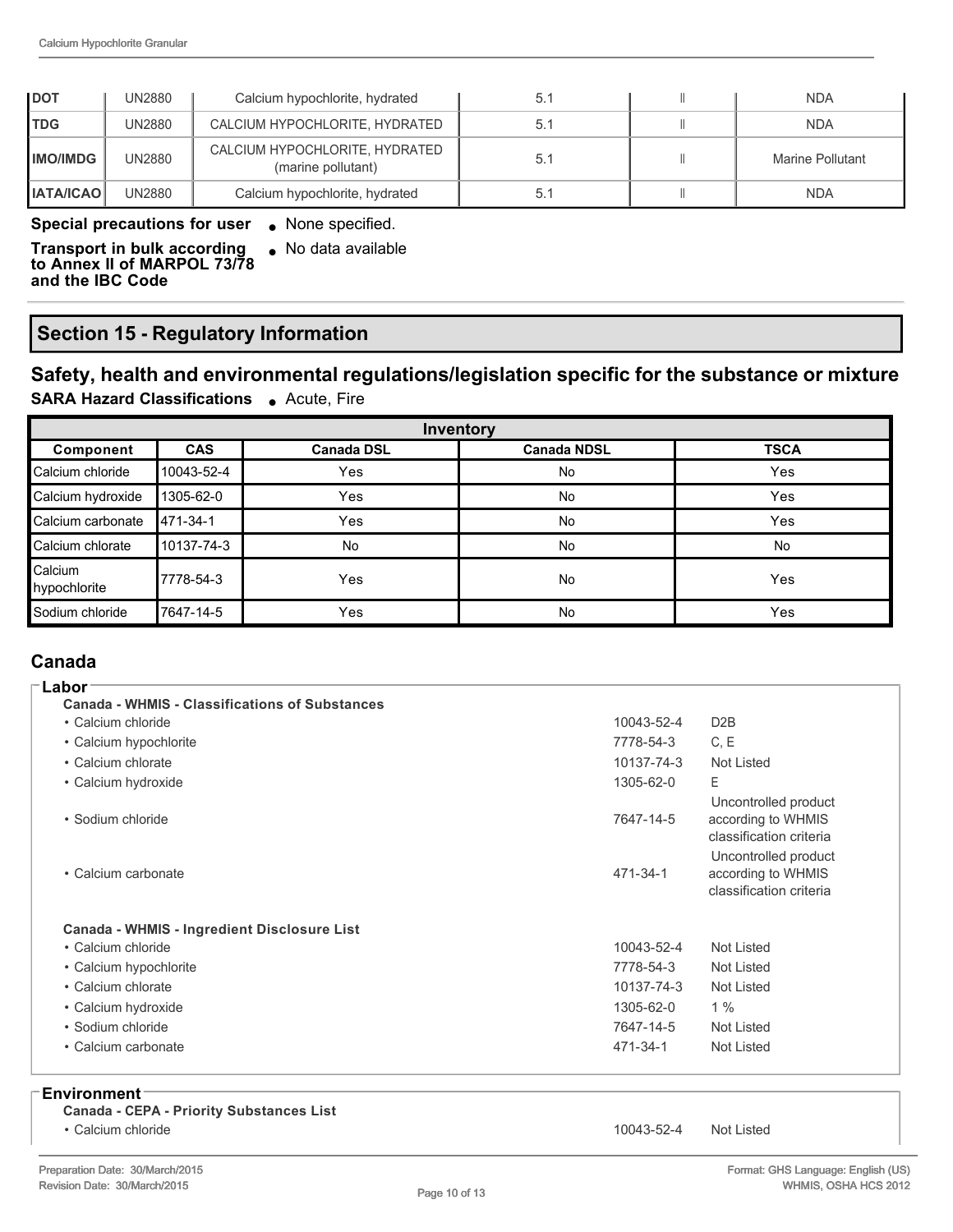| • Calcium hypochlorite | 7778-54-3  | Not Listed |
|------------------------|------------|------------|
| • Calcium chlorate     | 10137-74-3 | Not Listed |
| • Calcium hydroxide    | 1305-62-0  | Not Listed |
| • Sodium chloride      | 7647-14-5  | Not Listed |
| • Calcium carbonate    | 471-34-1   | Not Listed |

## **United States**

| Labor                                                                |            |                   |
|----------------------------------------------------------------------|------------|-------------------|
| U.S. - OSHA - Process Safety Management - Highly Hazardous Chemicals |            |                   |
| • Calcium chloride                                                   | 10043-52-4 | Not Listed        |
| • Calcium hypochlorite                                               | 7778-54-3  | Not Listed        |
| • Calcium chlorate                                                   | 10137-74-3 | Not Listed        |
| • Calcium hydroxide                                                  | 1305-62-0  | Not Listed        |
| • Sodium chloride                                                    | 7647-14-5  | Not Listed        |
| • Calcium carbonate                                                  | 471-34-1   | Not Listed        |
| U.S. - OSHA - Specifically Regulated Chemicals                       |            |                   |
| • Calcium chloride                                                   | 10043-52-4 | Not Listed        |
| • Calcium hypochlorite                                               | 7778-54-3  | Not Listed        |
| • Calcium chlorate                                                   | 10137-74-3 | Not Listed        |
| • Calcium hydroxide                                                  | 1305-62-0  | Not Listed        |
| • Sodium chloride                                                    | 7647-14-5  | Not Listed        |
| • Calcium carbonate                                                  | 471-34-1   | <b>Not Listed</b> |

| Environment                                                               |            |                                  |
|---------------------------------------------------------------------------|------------|----------------------------------|
| U.S. - CAA (Clean Air Act) - 1990 Hazardous Air Pollutants                |            |                                  |
| • Calcium chloride                                                        | 10043-52-4 | <b>Not Listed</b>                |
| • Calcium hypochlorite                                                    | 7778-54-3  | <b>Not Listed</b>                |
| • Calcium chlorate                                                        | 10137-74-3 | Not Listed                       |
| • Calcium hydroxide                                                       | 1305-62-0  | <b>Not Listed</b>                |
| · Sodium chloride                                                         | 7647-14-5  | <b>Not Listed</b>                |
| • Calcium carbonate                                                       | 471-34-1   | <b>Not Listed</b>                |
| U.S. - CERCLA/SARA - Hazardous Substances and their Reportable Quantities |            |                                  |
| • Calcium chloride                                                        | 10043-52-4 | Not Listed                       |
| • Calcium hypochlorite                                                    | 7778-54-3  | 10 lb final RQ; 4.54 kg final RQ |
| • Calcium chlorate                                                        | 10137-74-3 | <b>Not Listed</b>                |
| · Calcium hydroxide                                                       | 1305-62-0  | <b>Not Listed</b>                |
| · Sodium chloride                                                         | 7647-14-5  | <b>Not Listed</b>                |
| • Calcium carbonate                                                       | 471-34-1   | <b>Not Listed</b>                |
| U.S. - CERCLA/SARA - Radionuclides and Their Reportable Quantities        |            |                                  |
| • Calcium chloride                                                        | 10043-52-4 | <b>Not Listed</b>                |
| • Calcium hypochlorite                                                    | 7778-54-3  | <b>Not Listed</b>                |
| • Calcium chlorate                                                        | 10137-74-3 | Not Listed                       |
| · Calcium hydroxide                                                       | 1305-62-0  | <b>Not Listed</b>                |
| • Sodium chloride                                                         | 7647-14-5  | <b>Not Listed</b>                |
| • Calcium carbonate                                                       | 471-34-1   | <b>Not Listed</b>                |
| U.S. - CERCLA/SARA - Section 302 Extremely Hazardous Substances EPCRA RQs |            |                                  |
| • Calcium chloride                                                        | 10043-52-4 | <b>Not Listed</b>                |
| • Calcium hypochlorite                                                    | 7778-54-3  | <b>Not Listed</b>                |
| • Calcium chlorate                                                        | 10137-74-3 | <b>Not Listed</b>                |
|                                                                           |            |                                  |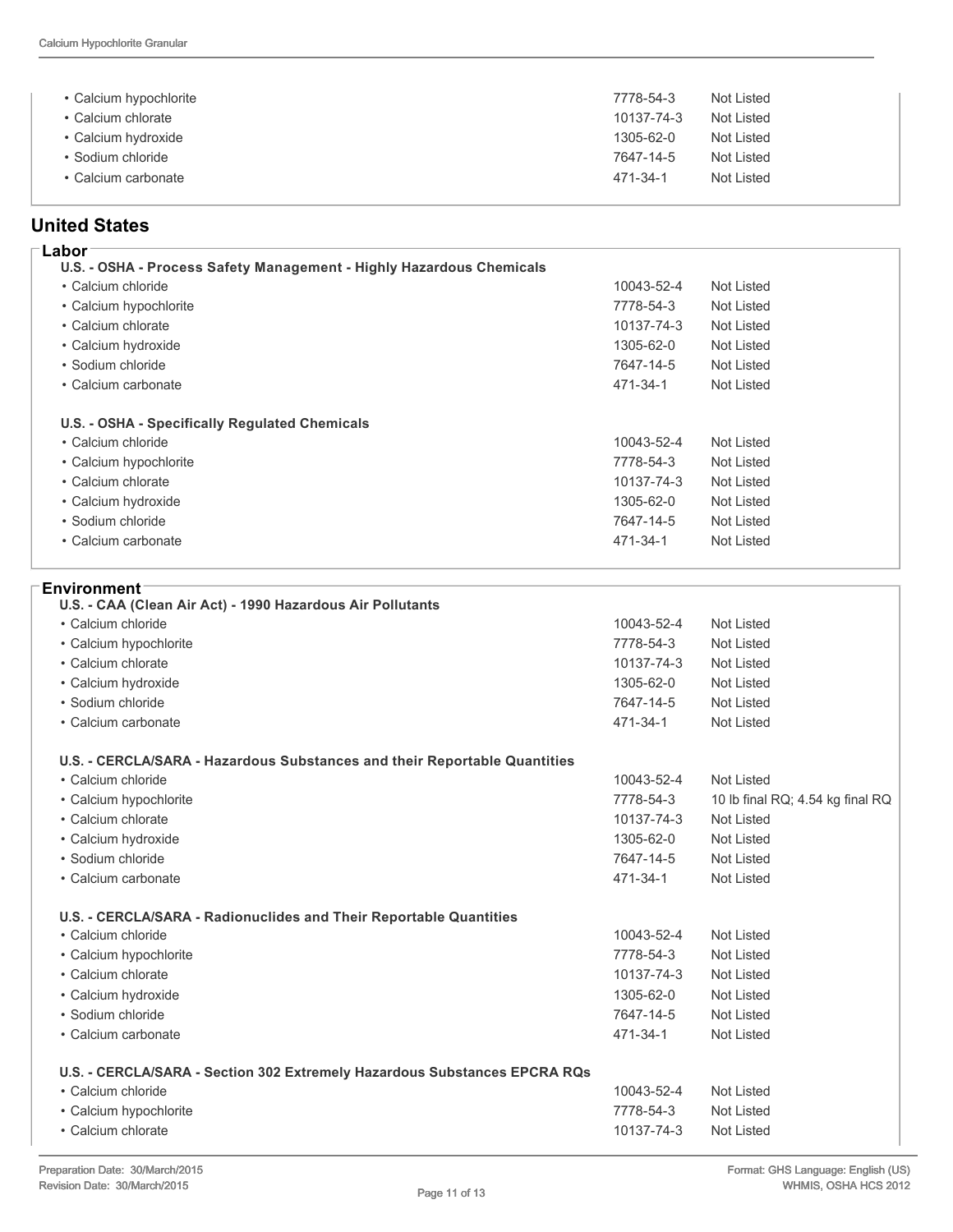| • Calcium hydroxide                                                              | 1305-62-0  | Not Listed        |
|----------------------------------------------------------------------------------|------------|-------------------|
| • Sodium chloride                                                                | 7647-14-5  | Not Listed        |
| • Calcium carbonate                                                              | 471-34-1   | Not Listed        |
|                                                                                  |            |                   |
| U.S. - CERCLA/SARA - Section 302 Extremely Hazardous Substances TPQs             |            |                   |
| • Calcium chloride                                                               | 10043-52-4 | <b>Not Listed</b> |
| • Calcium hypochlorite                                                           | 7778-54-3  | Not Listed        |
| • Calcium chlorate                                                               | 10137-74-3 | <b>Not Listed</b> |
| • Calcium hydroxide                                                              | 1305-62-0  | <b>Not Listed</b> |
| • Sodium chloride                                                                | 7647-14-5  | <b>Not Listed</b> |
| • Calcium carbonate                                                              | 471-34-1   | <b>Not Listed</b> |
|                                                                                  |            |                   |
| U.S. - CERCLA/SARA - Section 313 - Emission Reporting                            |            |                   |
| • Calcium chloride                                                               | 10043-52-4 | Not Listed        |
| · Calcium hypochlorite                                                           | 7778-54-3  | <b>Not Listed</b> |
| • Calcium chlorate                                                               | 10137-74-3 | Not Listed        |
| · Calcium hydroxide                                                              | 1305-62-0  | <b>Not Listed</b> |
| • Sodium chloride                                                                | 7647-14-5  | <b>Not Listed</b> |
| • Calcium carbonate                                                              | 471-34-1   | Not Listed        |
|                                                                                  |            |                   |
| U.S. - CERCLA/SARA - Section 313 - PBT Chemical Listing                          |            |                   |
| • Calcium chloride                                                               | 10043-52-4 | Not Listed        |
| • Calcium hypochlorite                                                           | 7778-54-3  | <b>Not Listed</b> |
| • Calcium chlorate                                                               | 10137-74-3 | Not Listed        |
| • Calcium hydroxide                                                              | 1305-62-0  | Not Listed        |
| • Sodium chloride                                                                | 7647-14-5  | <b>Not Listed</b> |
| · Calcium carbonate                                                              | 471-34-1   | <b>Not Listed</b> |
|                                                                                  |            |                   |
| U.S. - TSCA (Toxic Substances Control Act) - Section 12(b) - Export Notification |            |                   |
| • Calcium chloride                                                               | 10043-52-4 | Not Listed        |
| • Calcium hypochlorite                                                           | 7778-54-3  | Not Listed        |
| • Calcium chlorate                                                               | 10137-74-3 | Not Listed        |
| • Calcium hydroxide                                                              | 1305-62-0  | <b>Not Listed</b> |
| • Sodium chloride                                                                | 7647-14-5  | Not Listed        |
| • Calcium carbonate                                                              | 471-34-1   | <b>Not Listed</b> |
|                                                                                  |            |                   |

## **United States California**

| <b>Environment</b>                                          |                          |
|-------------------------------------------------------------|--------------------------|
| U.S. - California - Proposition 65 - Carcinogens List       |                          |
| • Calcium chloride                                          | 10043-52-4<br>Not Listed |
| • Calcium hypochlorite                                      | 7778-54-3<br>Not Listed  |
| • Calcium chlorate                                          | 10137-74-3<br>Not Listed |
| • Calcium hydroxide                                         | 1305-62-0<br>Not Listed  |
| • Sodium chloride                                           | 7647-14-5<br>Not Listed  |
| • Calcium carbonate                                         | 471-34-1<br>Not Listed   |
| U.S. - California - Proposition 65 - Developmental Toxicity |                          |
| • Calcium chloride                                          | 10043-52-4<br>Not Listed |
| • Calcium hypochlorite                                      | 7778-54-3<br>Not Listed  |
| • Calcium chlorate                                          | 10137-74-3<br>Not Listed |
| • Calcium hydroxide                                         | 1305-62-0<br>Not Listed  |
| • Sodium chloride                                           | 7647-14-5<br>Not Listed  |
|                                                             |                          |